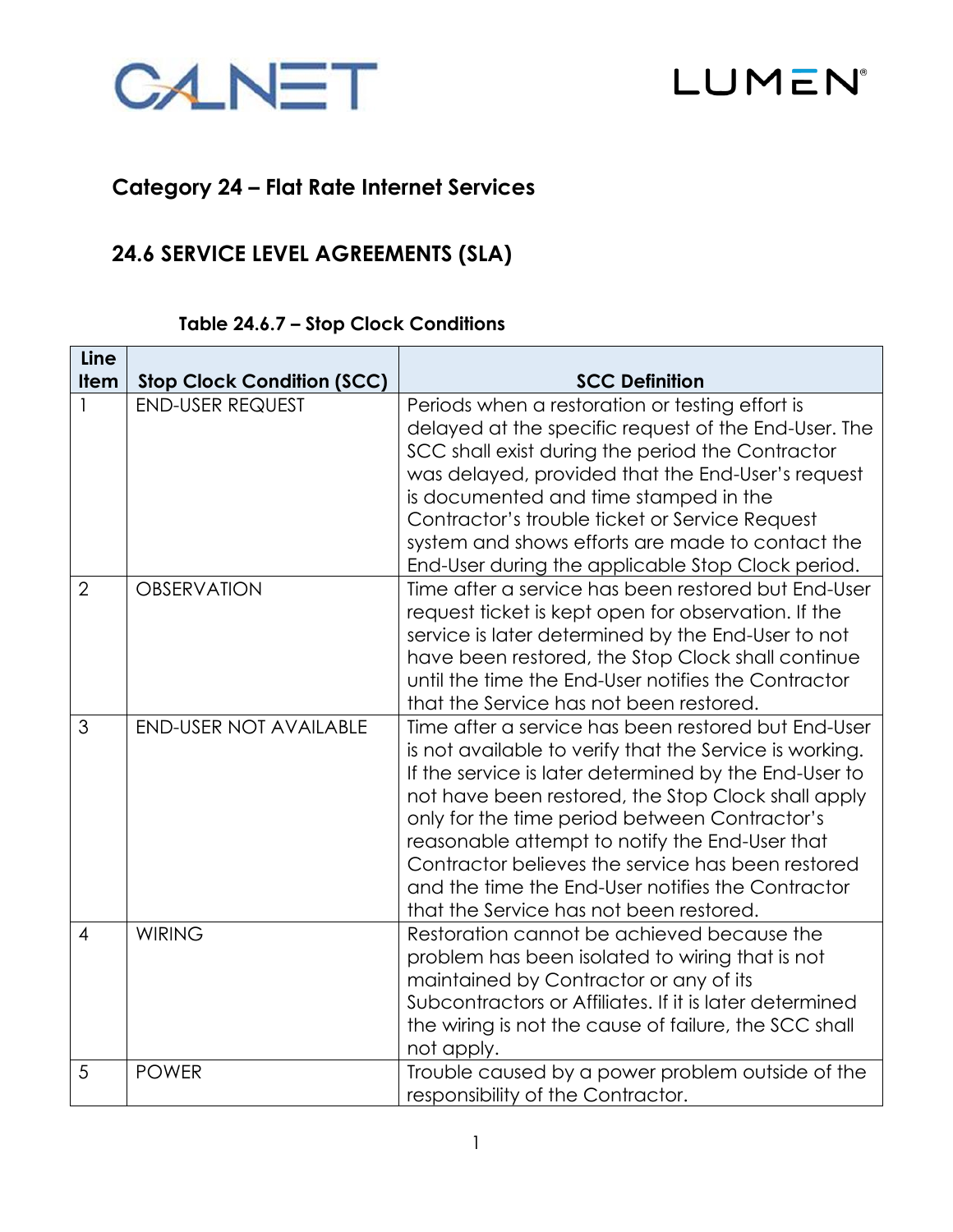



| Line<br><b>Item</b> | <b>Stop Clock Condition (SCC)</b>            | <b>SCC Definition</b>                                                                                                                                                                                                                                                                                                                                                                                                                                                                                                                                                                                                                                                                                                                                                                                                                                                                                                                    |  |  |
|---------------------|----------------------------------------------|------------------------------------------------------------------------------------------------------------------------------------------------------------------------------------------------------------------------------------------------------------------------------------------------------------------------------------------------------------------------------------------------------------------------------------------------------------------------------------------------------------------------------------------------------------------------------------------------------------------------------------------------------------------------------------------------------------------------------------------------------------------------------------------------------------------------------------------------------------------------------------------------------------------------------------------|--|--|
| 6                   | <b>CUSTOMER PROVISIONING</b><br><b>DELAY</b> | Delays to Provisioning caused by lack of<br>Customer's building entrance Facilities, conduit<br>structures that are the Customer's responsibilities or<br>Extended demarcation wiring. If the Service<br>Providing Contractor has been contracted by the<br>Customer for extended demarcation, this SCC shall<br>not apply to missed dates/times. The Customer<br>Provisioning Delay SCC is restricted to Provisioning<br>SLAs only.                                                                                                                                                                                                                                                                                                                                                                                                                                                                                                     |  |  |
| 7                   | <b>ACCESS</b>                                | Limited access or contact with End-User provided<br>the Contractor documents in the trouble ticket<br>several efforts to contact End-User for the following:<br>a. Access necessary to correct the problem is<br>not available because access has not been<br>arranged by site contact or End-User<br>representative;<br>b. Site contact refuses access to technician<br>who displays proper identification;<br>c. Customer provides incorrect site contact<br>information which prevents access, provided<br>that Contractor takes reasonable steps to<br>notify End-User of the improper contact<br>information and takes steps to obtain the<br>correct information; or,<br>d. Site has limited hours of business that directly<br>impacts the Contractor's ability to resolve<br>the problem.<br>If it is determined later that the cause of the<br>problem was not at the site in question, then the<br>Access SCC shall not apply. |  |  |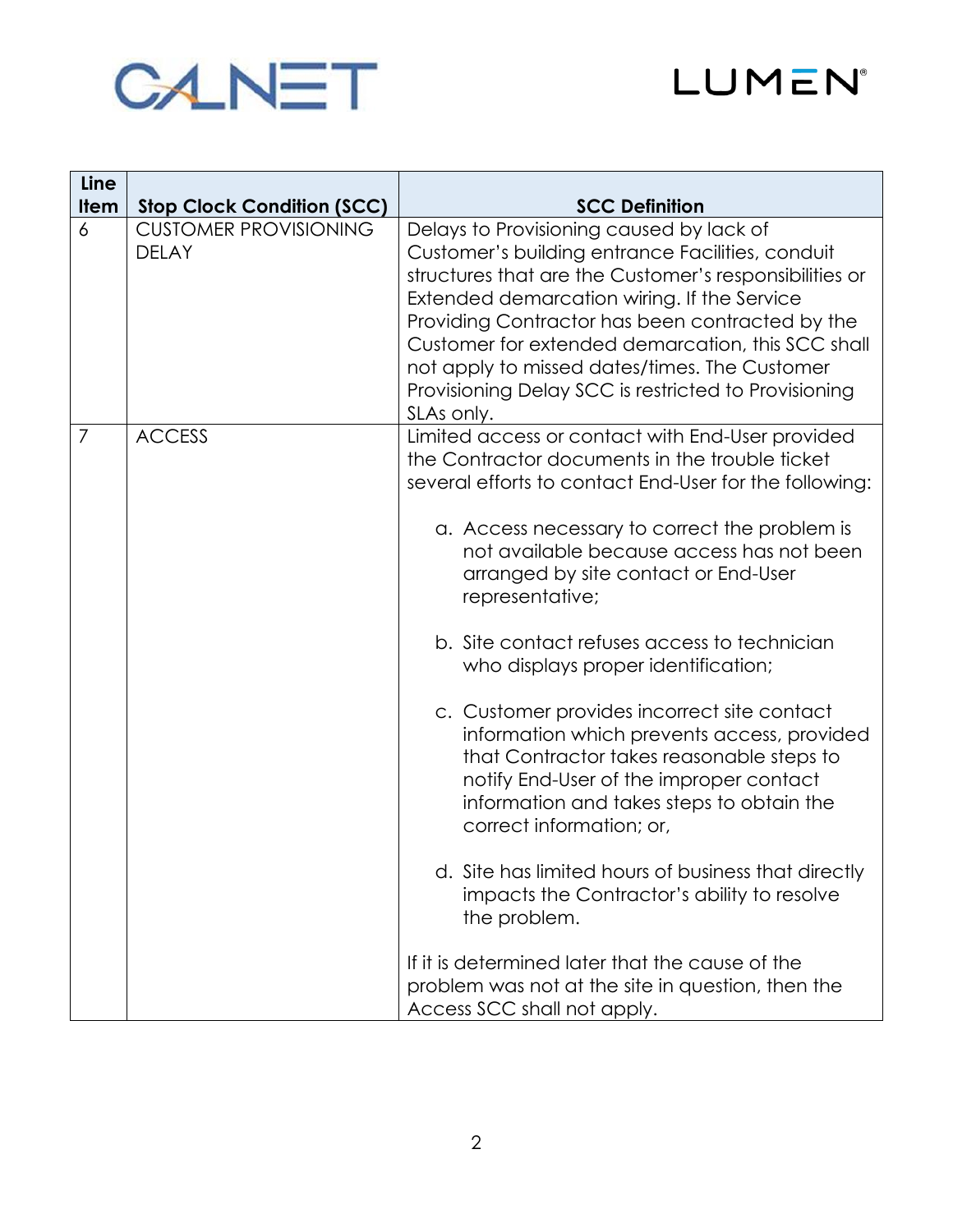



| Line        |                                   |                                                                                                                                                                                                                                                                                                                                                                                                                                                                                                                          |  |  |  |
|-------------|-----------------------------------|--------------------------------------------------------------------------------------------------------------------------------------------------------------------------------------------------------------------------------------------------------------------------------------------------------------------------------------------------------------------------------------------------------------------------------------------------------------------------------------------------------------------------|--|--|--|
| <b>Item</b> | <b>Stop Clock Condition (SCC)</b> | <b>SCC Definition</b>                                                                                                                                                                                                                                                                                                                                                                                                                                                                                                    |  |  |  |
| 8           | <b>STAFF</b>                      | Any problem or delay to the extent caused by End-<br>User's staff that prevents or delays Contractor's<br>resolution of the problem. In such event,<br>Contractor shall make a timely request to End-User<br>staff to correct the problem or delay and<br>document in trouble ticket.                                                                                                                                                                                                                                    |  |  |  |
| 9           | <b>APPLICATION</b>                | End-User software applications that interfere with<br>repair of the trouble.                                                                                                                                                                                                                                                                                                                                                                                                                                             |  |  |  |
| 10          | <b>CPE</b>                        | Repair/replacement of Customer Premise<br>Equipment (CPE) not provided by Contractor if the<br>problem has been isolated to the CPE. If<br>determined later that the CPE was not the cause of<br>the service outage, the CPE SCC will not apply.                                                                                                                                                                                                                                                                         |  |  |  |
| 11          | <b>NO RESPONSE</b>                | Failure of the trouble ticket originator or responsible<br>End-User to return a call from Contractor's<br>technician for on-line close of trouble tickets after<br>the Service has been restored as long as<br>Contractor can provide documentation in the<br>trouble ticket substantiating the communication<br>from Contractor's technician.                                                                                                                                                                           |  |  |  |
| 12          | <b>MAINTENANCE</b>                | An outage directly related to any properly<br>performed scheduled maintenance or upgrade<br>scheduled for CALNET DNCS service. Any such stop<br>clock condition shall not extend beyond the<br>scheduled period of the maintenance or upgrade.<br>SLAs shall apply for any maintenance caused<br>outage beyond the scheduled maintenance<br>period. Outages occurring during a scheduled<br>maintenance or upgrade period and not caused<br>by the scheduled maintenance shall not be<br>subject to the Maintenance SCC. |  |  |  |
| 13          | <b>THIRD PARTY</b>                | Any problem or delay caused by a third party not<br>under the control of Contractor, not preventable<br>by Contractor, including, at a minimum, cable cuts<br>not caused by the Contractor. Contractor's<br>Subcontractors and Affiliates shall be deemed to<br>be under the control of Contractor with respect to<br>the equipment, services, or Facilities to be provided<br>under this Contract.                                                                                                                      |  |  |  |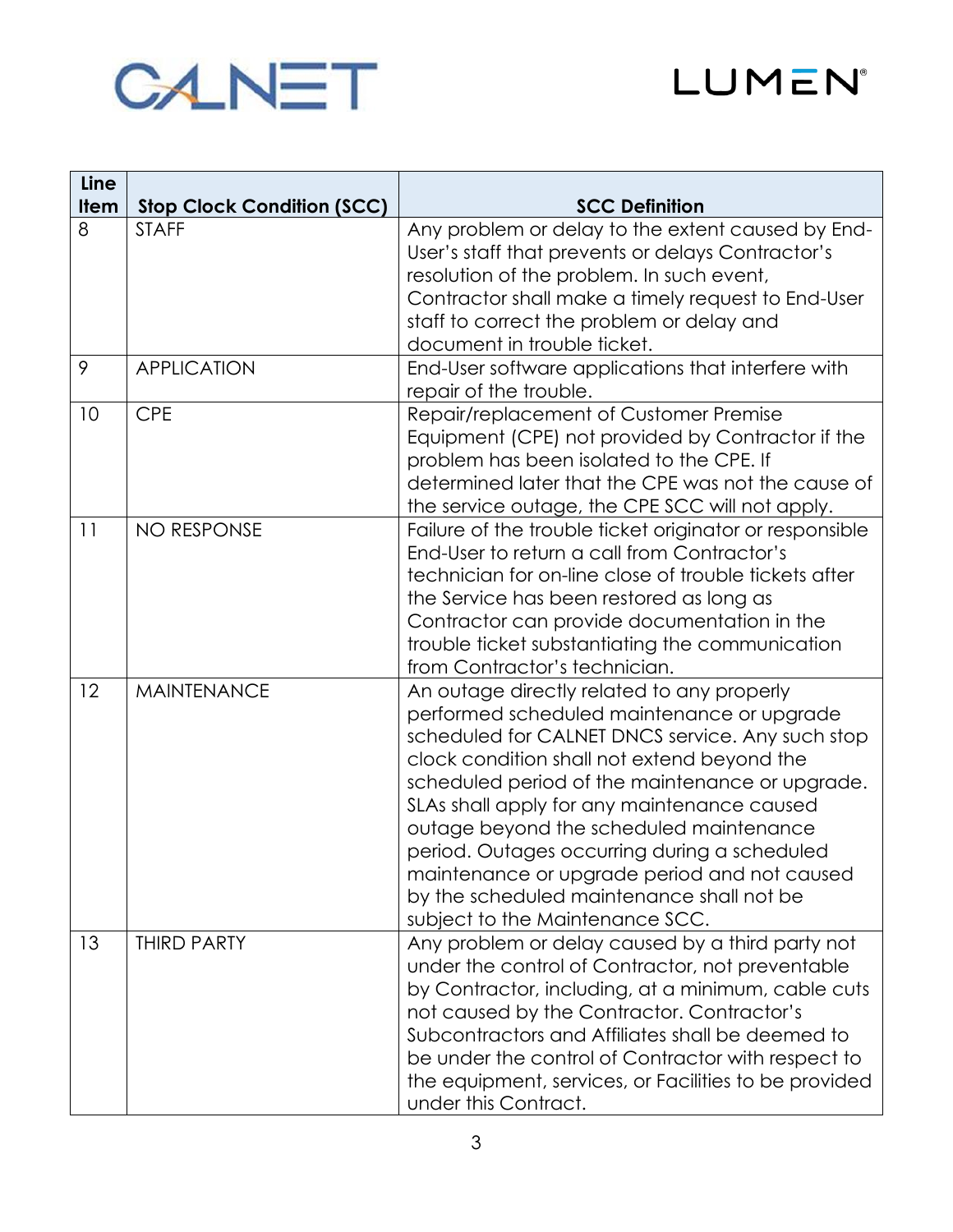



| Line        |                                   |                                                                                                                                                                                                                                                                                                                                                                                                                                                                                                   |
|-------------|-----------------------------------|---------------------------------------------------------------------------------------------------------------------------------------------------------------------------------------------------------------------------------------------------------------------------------------------------------------------------------------------------------------------------------------------------------------------------------------------------------------------------------------------------|
| <b>Item</b> | <b>Stop Clock Condition (SCC)</b> | <b>SCC Definition</b>                                                                                                                                                                                                                                                                                                                                                                                                                                                                             |
| 14          | <b>FORCE MAJEURE</b>              | Force Majeure events, as defined in the eVAQ                                                                                                                                                                                                                                                                                                                                                                                                                                                      |
|             |                                   | General Provisions - Telecommunications, Section                                                                                                                                                                                                                                                                                                                                                                                                                                                  |
|             |                                   | 28 (Force Majeure).                                                                                                                                                                                                                                                                                                                                                                                                                                                                               |
| 15          | <b>Customer Environmental</b>     | An outage directly caused by customer premise<br>environmental conditions, which are outside the<br>control and responsibility of the Contractor. This<br>includes a non-secured location, excessive heat or<br>lack of cooling. If determined later that the<br>environmental conditions were not the cause of<br>the service outage, or a result of the Contractor<br>modifying Contractor provided equipment without<br>Customer's approval, the Customer Environmental<br>SCC will not apply. |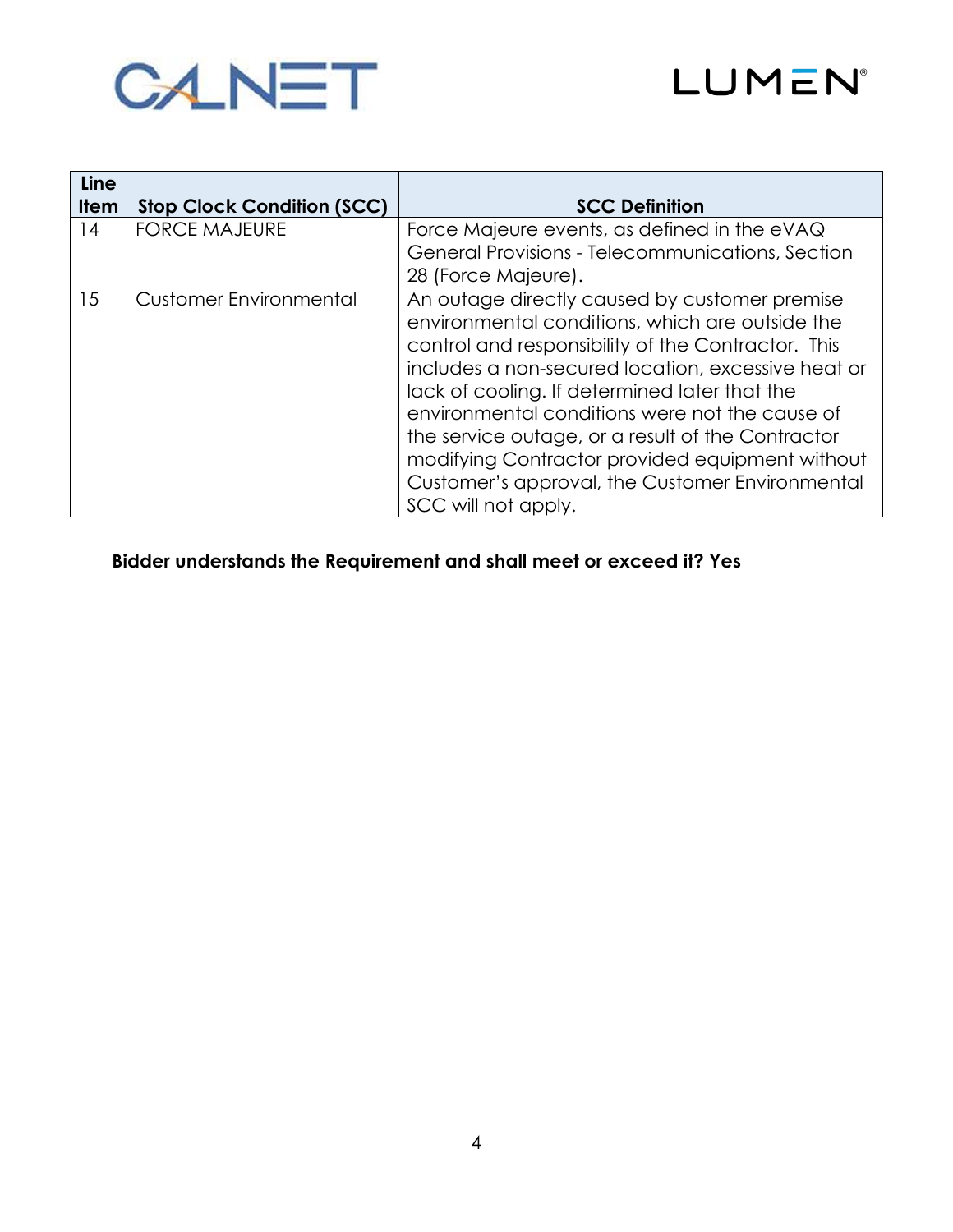



The Contractor shall provide and manage the following Technical SLAs.

24.6.8 Technical Service Level Agreements (SLA)

24.6.8.1 Availability (M-S)

**SLA Name: Availability** 

# **Definition:**

The percentage of time a CALNET DNCS service is fully functional and available for use each calendar month.

# **Measurement Process:**

The monthly Availability Percentage shall be based on the accumulative total of all Unavailable Time derived from all trouble tickets closed, for the individual affected service (per Circuit ID or Service ID), per calendar month. The monthly Availability Percentage equals the Scheduled Uptime per month less Unavailable Time per month divided by Scheduled Uptime per month multiplied by 100. Scheduled Uptime is based on 24 x number of days in the month. All Unavailable Time applied to other SLAs, which results in a remedy, will be excluded from the monthly accumulated total.

# **Services:**

Flat Rate Internet Service

# **Objectives:**

The objective will be based on the access type identified in the table below:

| <b>Access Type</b> | <b>Basic</b><br>(B) | <b>Standard</b><br>(S) | Premier<br>(P) | <b>Bidder's</b><br><b>Objective</b><br>Commitment<br>(B, S or P) |
|--------------------|---------------------|------------------------|----------------|------------------------------------------------------------------|
| <b>InFRa</b>       | $\geq 99.2\%$       | $\geq 99.5\%$          | $\geq 99.9\%$  |                                                                  |
| <b>InFRaM</b>      | $\geq 99.2\%$       | $\geq 99.5\%$          | $\geq 99.9\%$  | D                                                                |

**Rights and Remedies:**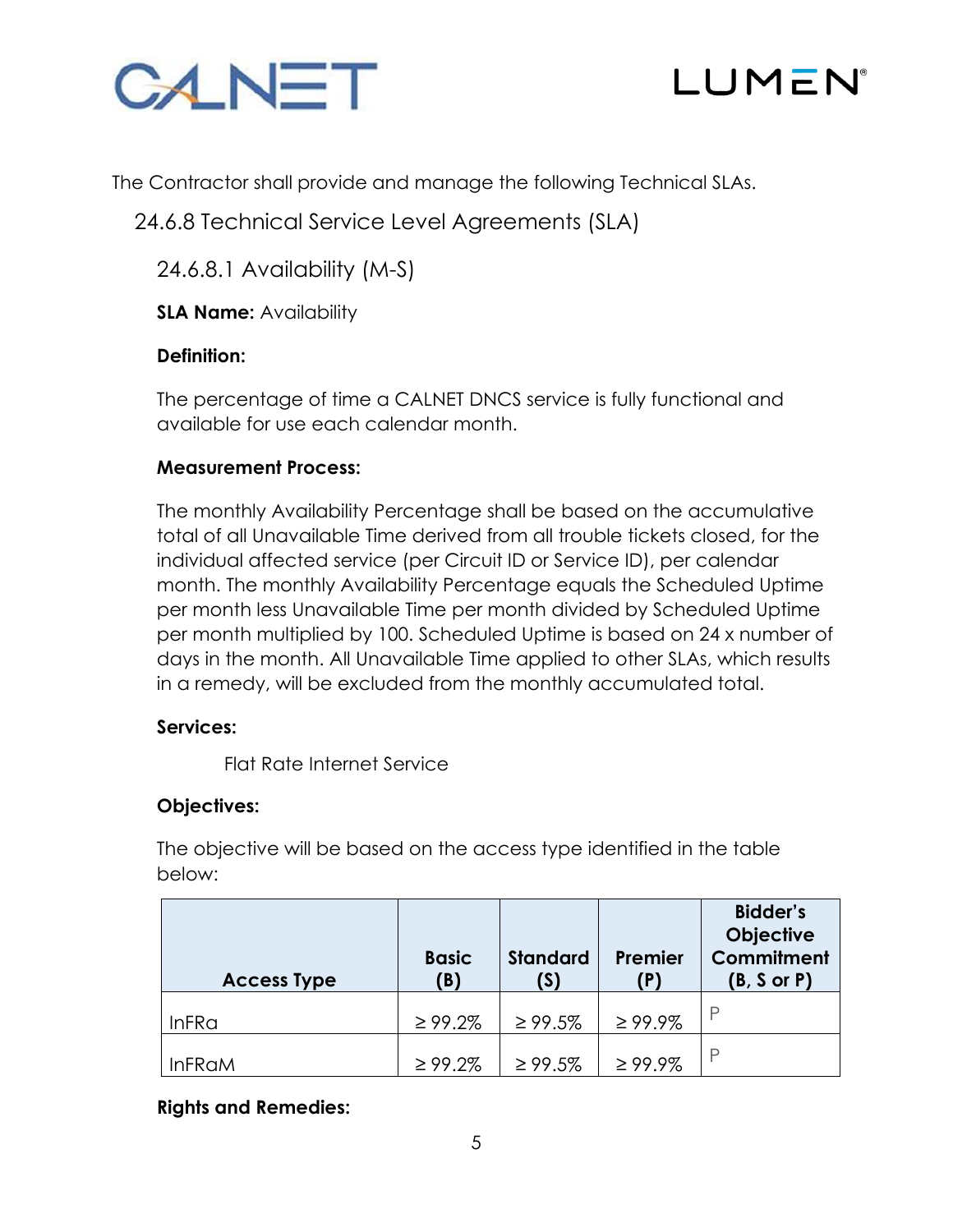



- 1. Per Occurrence:
	- End-User Escalation Process
	- CALNET CMO Escalation Process
- 2. Monthly Aggregated Measurements:
	- First month service fails to meet the committed SLA objective shall result in a 15% credit or refund of the TMRC.
	- The second consecutive month to fail to meet the committed SLA objective shall result in a 30% credit or refund of TMRC.
	- Each additional consecutive month to fail to meet the committed SLA objective shall result in a 50% credit or refund of the TMRC.

24.6.8.2 Catastrophic Outage 1 (CAT 1) (M-S)

**SLA Name:** Catastrophic Outage 1 (CAT 1)

# **Definition:**

The total loss of service at a single site resulting in the loss of service to five or more circuits or any single service at 500Mbps or greater.

# **Measurement Process:**

The Outage Duration begins when a network alarm is received by the Contractor from an outage-causing event or the opening of a trouble ticket by a Customer, or the Contractor, whichever occurs first. The Contractor shall open a trouble ticket for each service (Circuit ID or Service ID) affected by the common cause. Each End-User service is deemed out of service from the first notification until the Contractor determines the End-User service (Circuit ID or Service ID) is restored minus SCC. Any service reported by a Customer as not having been restored shall have the outage time adjusted to the actual restoration time.

# **Services:**

Flat Rate Internet Service

# **Objectives:**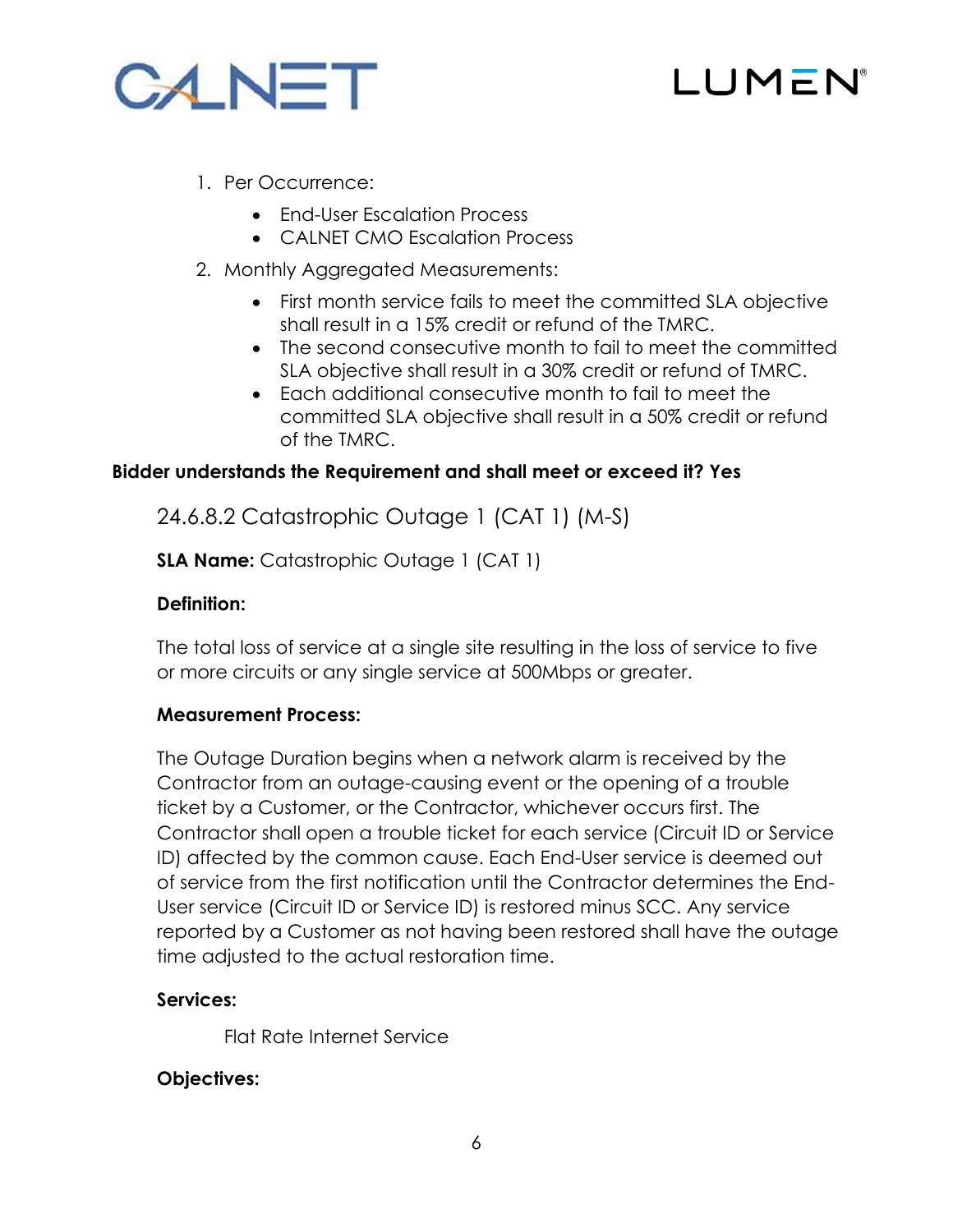



The objective restoral time will be:

| Service Type       | <b>Basic</b><br>(B) | <b>Standard</b><br>(S)              | Premier       | <b>Bidder's</b><br><b>Objective</b><br>Commitment<br>$(B, S \text{ or } P)$ |
|--------------------|---------------------|-------------------------------------|---------------|-----------------------------------------------------------------------------|
| Internet Flat Rate |                     |                                     |               |                                                                             |
| Service            |                     | $\leq$ 3 hours $  \leq$ 2 hours $ $ | $\leq$ 1 hour |                                                                             |

# **Rights and Remedies:**

- 1. Per Occurrence:
	- 100% credit or refund of the TMRC for each End-User service not meeting the committed objective for each CAT 1 fault.
- 2. Monthly Aggregated Measurements:
	- $\bullet$  N/A

# **Bidder understands the Requirement and shall meet or exceed it? Yes**

24.6.8.3 Catastrophic Outage 2 (CAT 2) (M-S)

**SLA Name:** Catastrophic Outage 2 (CAT 2)

# **Definition:**

A total failure of a service type in a central office (or equivalent facility), other than access, that results in a CALNET DNCS service failure. Or, a backbone failure or failure of any part of the equipment associated with the backbone that causes a CALNET DNCS service failure.

# **Measurement Process:**

The Outage Duration begins when a network alarm is received by the Contractor from the outage-causing event or the opening of a trouble ticket by the Customer or Contractor, whichever occurs first. Upon notification from the Customer or network alarm, the Contractor shall compile a list for each End-User service affected by the common cause for tracking and reporting of the SLA rights and remedies. Outage Duration shall be measured on a per-End-User service (Circuit ID or Service ID) basis from information recorded from the network equipment/system or a Customer reported trouble ticket. Each End-User service (Circuit ID or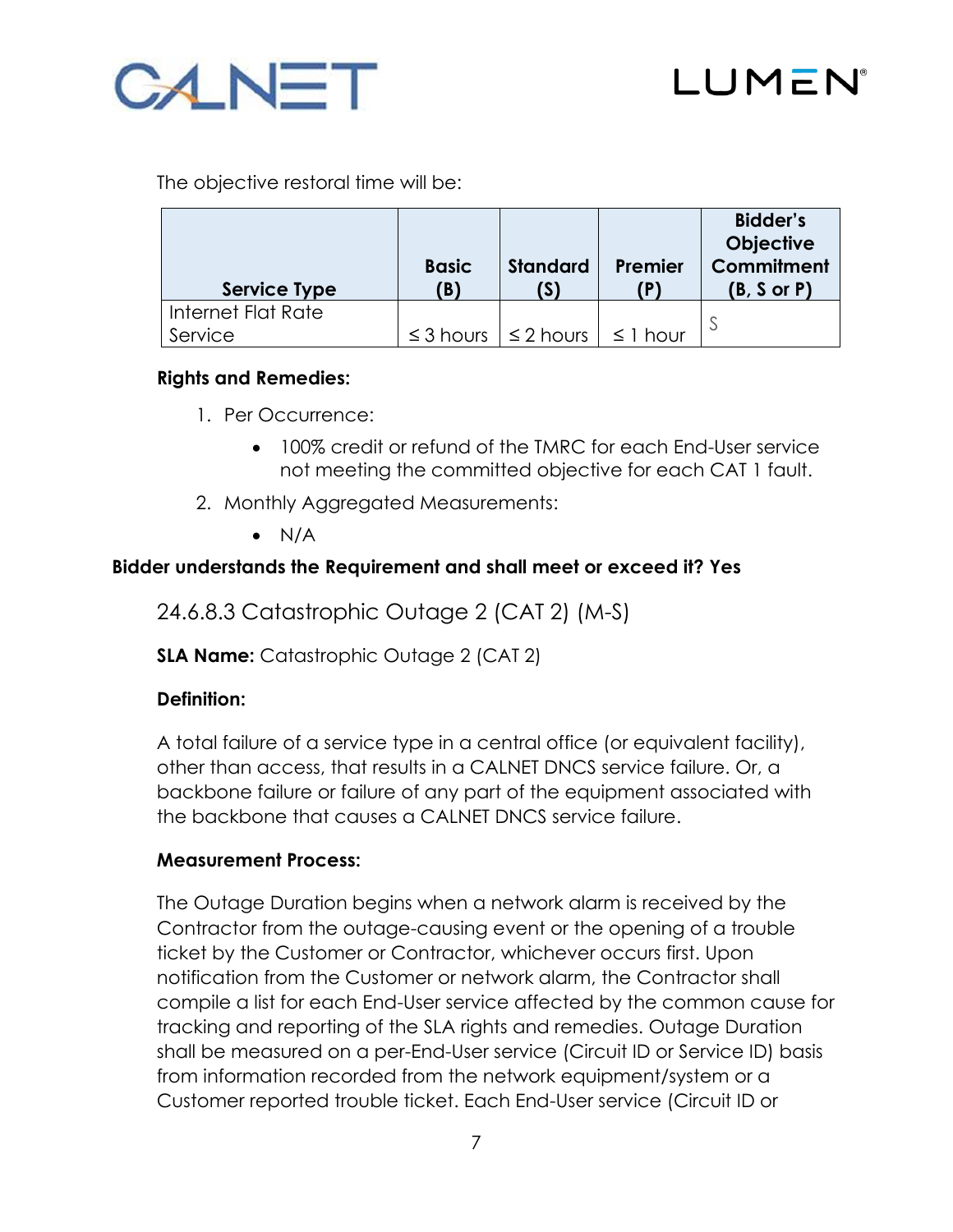



Service ID) is deemed out of service from the first notification until the Contractor determines the End-User service is restored. Any End-User service reported by the End-User/Customer as not having been restored shall have the outage time adjusted to the actual restoration time.

#### **Services:**

Flat Rate Internet Service

#### **Objectives:**

The objective restoral time will be:

| <b>Access Type</b> | <b>Basic</b><br><b>(B)</b> | <b>Standard</b><br>(S) | Premier           | <b>Bidder's</b><br><b>Objective</b><br>Commitment<br>(B, S or P) |
|--------------------|----------------------------|------------------------|-------------------|------------------------------------------------------------------|
| Internet Flat Rate |                            |                        |                   |                                                                  |
| Service            | $\leq$ 1 Hour              | $\leq$ 30 Minutes      | $\leq$ 15 Minutes |                                                                  |

#### **Rights and Remedies:**

- 1. Per Occurrence:
	- 100% credit or refund of the TMRC for each End-User service not meeting the committed objective per occurrence objective for a single CAT 2 fault.
- 2. Monthly Aggregated Measurements:
	- $\bullet$  N/A

# **Bidder understands the Requirement and shall meet or exceed it? Yes**

24.6.8.4 Catastrophic Outage 3 (CAT 3) (M-S)

**SLA Name:** Catastrophic Outage 3 (CAT 3)

#### **Definition:**

The total loss of Internet Service on a system wide basis.

#### **Measurement Process:**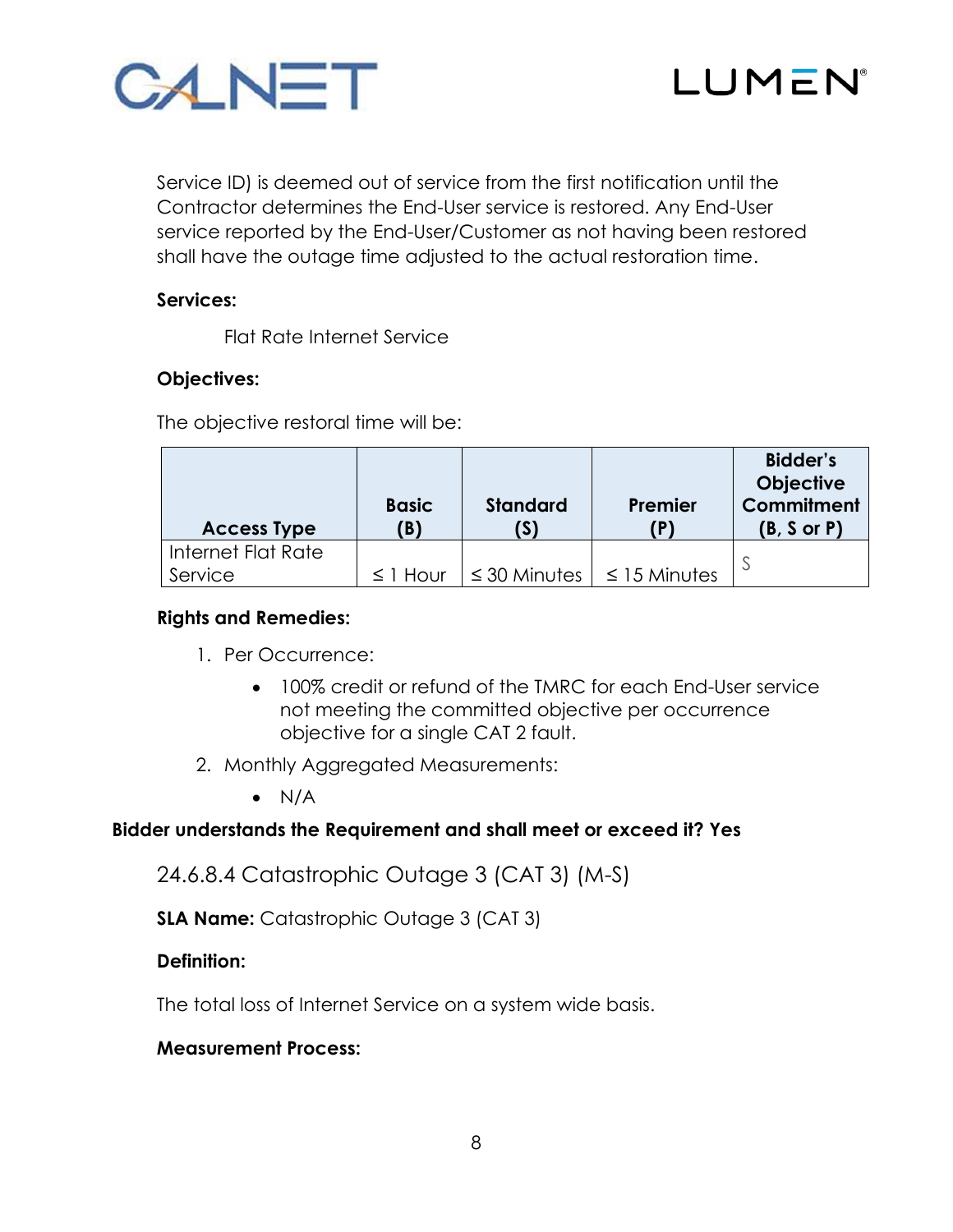



The Outage Duration begins when a network alarm is received by the Contractor from an outage-causing event or the opening of a trouble ticket by the Customer or the Contractor, whichever occurs first. Upon notification from the Customer or network alarm, the Contractor shall open a trouble ticket and compile a list for each End-User service (Circuit ID or Service ID) affected by the common cause for tracking and reporting of the SLA rights and remedies. Outage Duration shall be measured on a per-End-User service (Circuit ID or Service ID) basis from information recorded from the network equipment/system or trouble ticket. Each End-User service (Circuit ID or Service ID) is deemed out of service from the first notification until the Contractor determines the End-User service is restored. Any End-User service reported by the End-User/Customer as not having been restored shall have the outage time adjusted to the actual restoration time.

#### **Services:**

Flat Rate Internet Service

# **Objectives:**

The objective restoral time will be:

| <b>Access Type</b> | <b>Basic</b><br>(B) | <b>Standard</b><br>(S) | Premier<br>(P) | <b>Bidder's</b><br><b>Objective</b><br>Commitment<br>$(B \text{ or } P)$ |
|--------------------|---------------------|------------------------|----------------|--------------------------------------------------------------------------|
| Internet Flat Rate | $\leq 30$           |                        | $\leq$ 15      |                                                                          |
| Service            | <b>Minutes</b>      | N/A                    | Minutes        |                                                                          |

# **Rights and Remedies:**

- 1. Per Occurrence:
	- 100% credit or refund of the TMRC for each service (Circuit ID or Service ID) not meeting the committed objective for each Cat 3 fault.
- 2. Monthly Aggregated Measurements:
	- $\bullet$  N/A

# **Bidder understands the Requirement and shall meet or exceed it? Yes**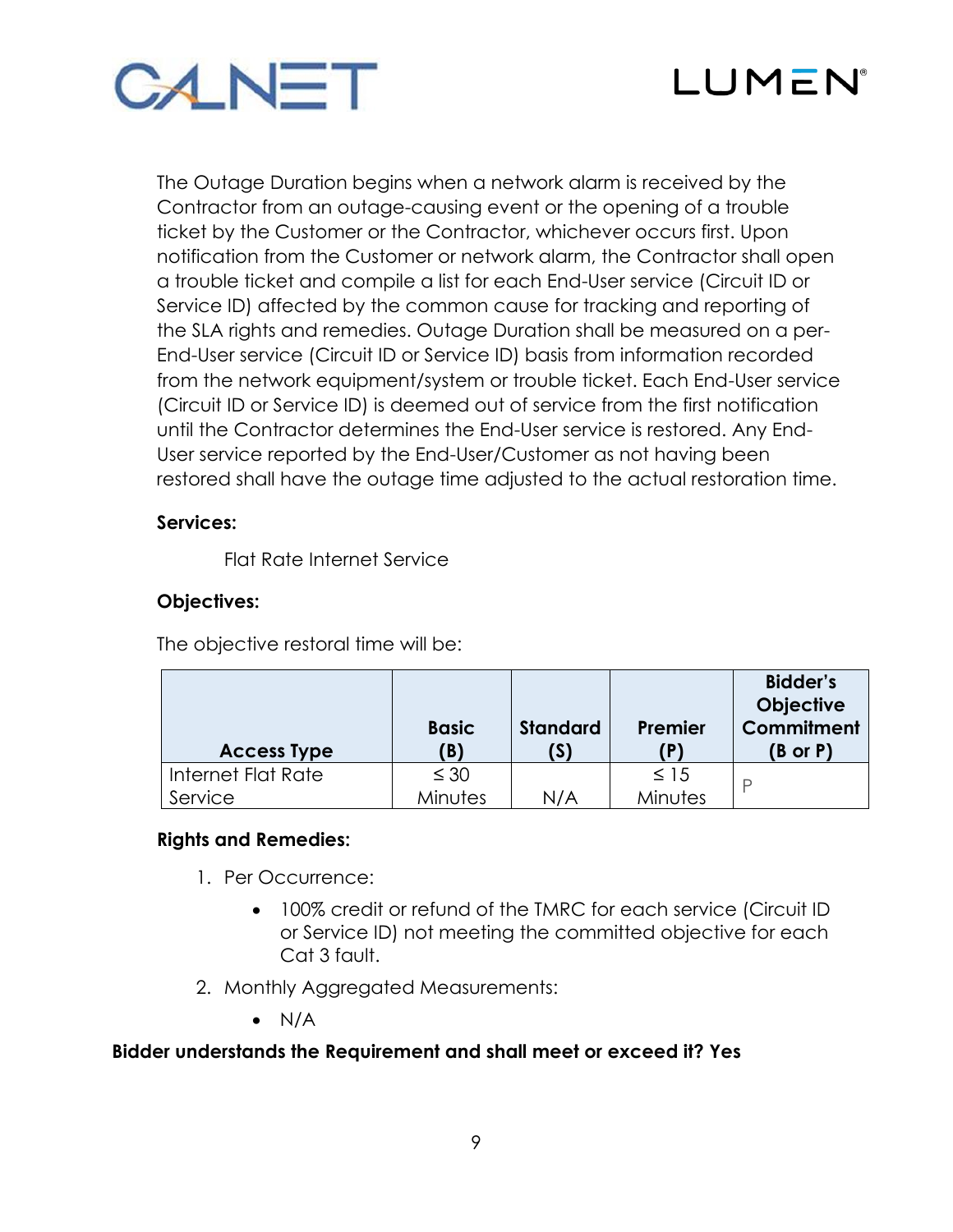

# LUMEN

# 24.6.8.5 DDoS Mitigation (M-S)

**SLA Name:** DDoS Time to Initiate Mitigation

# **Definition**:

The time to initiate DDoS mitigation upon the identification of an attack.

# **Measurement Process:**

The amount of time between the detection via Customer or Contractor identification of an anomaly or attack, and the initiation of the mitigation process.

# **Services:**

DDoS Mitigation

# **Objectives:**

Mitigation shall begin within:

|                        | <b>Basic</b> | <b>Standard</b> | Premier   | <b>Bidder's</b><br><b>Objective</b><br>Commitment |
|------------------------|--------------|-----------------|-----------|---------------------------------------------------|
| <b>Access Type</b>     | (B)          | (S)             |           | (B, S or P)                                       |
|                        | $\leq 45$    | $\leq 30$       | $\leq$ 15 |                                                   |
| <b>DDoS Mitigation</b> | Minutes      | Minutes         | Minutes   |                                                   |

# **Rights and Remedies:**

1. Per Occurrence:

| <b>Basic</b><br><b>Time to Initiate</b><br><b>Mitigation</b><br><b>Minutes</b> | <b>Standard</b><br><b>Time to Initiate</b><br><b>Mitigation</b><br><b>Minutes</b> | Premier<br><b>Time to Initiate</b><br><b>Mitigation</b><br><b>Minutes</b> | <b>Credit or Refund</b><br><b>Percentage of TMRC</b><br>for all components of<br><b>DDoS</b> feature per<br>event |  |
|--------------------------------------------------------------------------------|-----------------------------------------------------------------------------------|---------------------------------------------------------------------------|-------------------------------------------------------------------------------------------------------------------|--|
| $46 - 75$                                                                      | $31 - 45$                                                                         | $16 - 30$                                                                 | 25%                                                                                                               |  |
| $76 - 135$                                                                     | $46 - 75$                                                                         | $31 - 45$                                                                 | 50%                                                                                                               |  |
| 136 and over                                                                   | 76 and over                                                                       | 46 and over                                                               | 100%                                                                                                              |  |

2. Monthly Aggregated Measurements: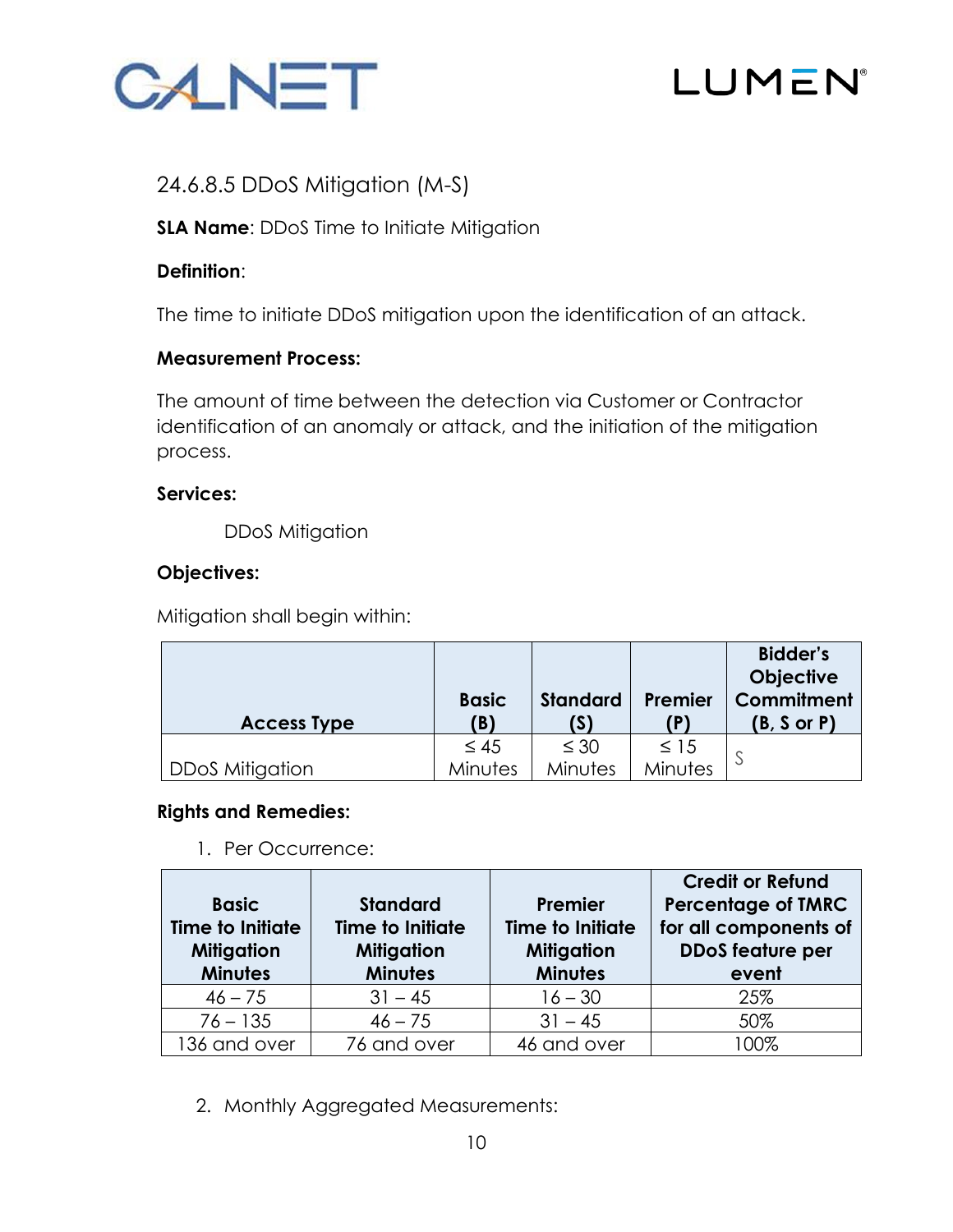



#### $\bullet$  N/A

#### **Bidder understands the Requirement and shall meet or exceed it? Yes**

24.6.8.6 Excessive Outage (M-S)

**SLA Name:** Excessive Outage

#### **Definition:**

Any failure that prevents full functionality of the service that remains unresolved for more than the committed objective level.

#### **Measurement Process:**

This SLA is based on trouble ticket Unavailable Time. The circuit or service is not fully functional during the time the trouble ticket is reported as opened until restoration of the service, minus SCC. If the Customer reports a partial or complete service that is not fully functional and remains unresolved after the closure of the trouble ticket by the Contractor, the Unavailable Time shall be adjusted to the actual restoration time.

#### **Services:**

Flat Rate Internet Service

# **Objectives:**

The Unavailable Time objective shall not exceed:

| <b>Access Type</b>         | <b>Basic</b><br>(B) | <b>Standard</b><br>6 | Premier | <b>Bidder's</b><br><b>Objective</b><br>Commitment<br>$(B, S \text{ or } P)$ |
|----------------------------|---------------------|----------------------|---------|-----------------------------------------------------------------------------|
| Internet Flat Rate Service | 16 Hours            | 12 Hours             | 8 Hours |                                                                             |

# **Rights and Remedies:**

1. Per Occurrence: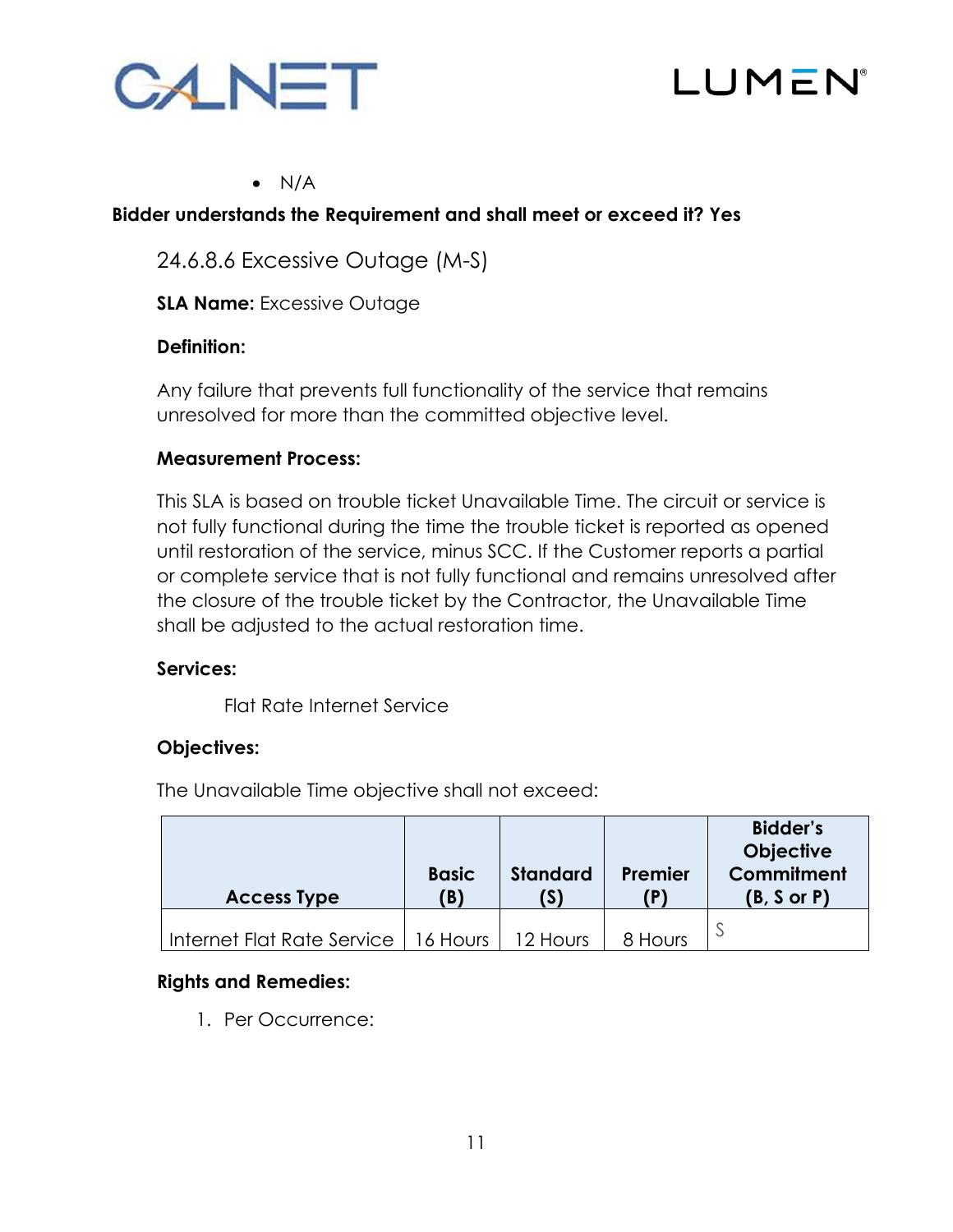



- 100% credit or refund of the TMRC for each service (Circuit ID or Service ID) out of service for a period greater than the committed objective level.
- Upon request from the Customer or the CALNET Program, the Contractor shall provide a briefing on the excessive outage restoration.
- 2. Monthly Aggregated Measurements:
	- $\bullet$  N/A

24.6.8.7 Managed Service Proactive Notification (M-S)

**SLA Name:** Managed Service Proactive Notification

# **Definition:**

The proactive outage notification SLA provides credits if the Contractor fails to open a trouble ticket and notify Customer of an Outage for a managed service. Notification to the Customer shall occur through means agreed to by Contractor and CALNET Program.

An Outage is defined as an unscheduled period in which the managed service is interrupted and unavailable for use by Customer for 60 continuous seconds or more than 60 cumulative seconds within a 15 minute period measured by the Contractor.

# **Measurement Process:**

The Outage Duration start shall be determined by the first Contractor network alarm resulting from the outage-causing event or the opening of a trouble ticket by the Customer, whichever occurs first. The Contractor has fifteen minutes (Notification Period) to open a trouble ticket and notify the Customer from the start point of the first network alarm. The Contractor is in compliance with the proactive outage notification SLA if the Customer opened the trouble ticket prior to the network alarm or Customer is notified by the Contractor within the Notification Period.

# **Services:**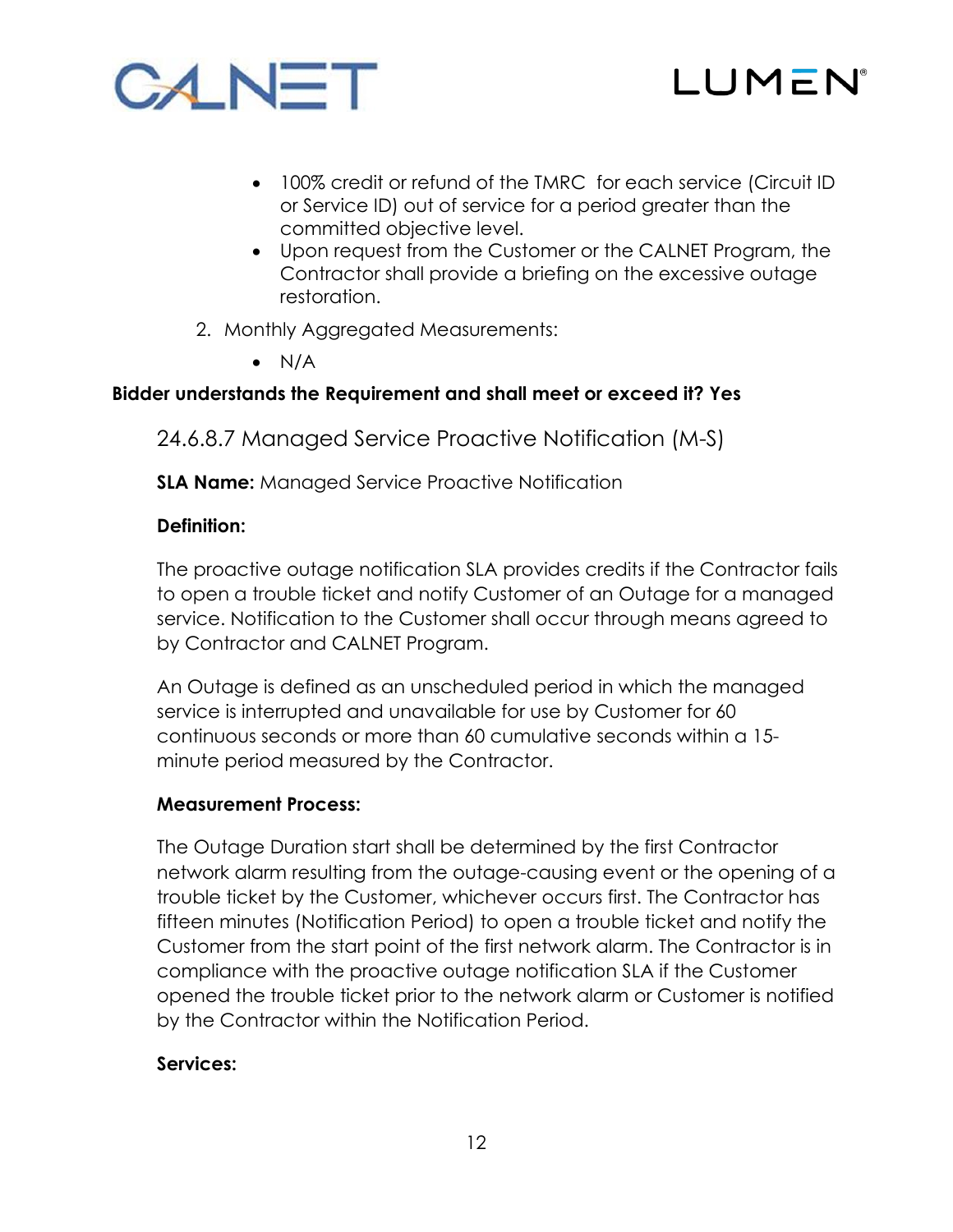



Flat Rate Internet Service with Managed Router or IP Enabled Routing Device

# **Objectives:**

15 Minutes

# **Rights and Remedies:**

- 1. Per Occurrence:
	- Customer will receive a credit or refund equal to 10% of the TMRC for each Contractor Managed Service (Circuit ID) that was impacted during an outage if the Customer was not proactively notified within the notification period
- 2. Monthly Aggregated Measurements:
	- $\bullet$  N/A

# **Bidder understands the Requirement and shall meet or exceed it? Yes**

24.6.8.8 Notification

**SLA Name:** Notification

# **Definition:**

The Contractor notification to the CALNET Program and designated stakeholders in the event of a CAT 2 or CAT 3 failure, terrorist activity, threat of natural disaster, or actual natural disaster which results in a significant loss of telecommunication services to CALNET DNCS End-Users or has the potential to impact services in a general or statewide area. The State understands initial information requiring the nature of the outage may be limited.

# **Measurement Process:**

The Contractor shall adhere to the Network Outage Response requirements (SOW Business Requirements Section G.3.3, Network Outage Response) and notify the CALNET Program and designated stakeholders for all CAT 2 and CAT 3 Outages or for network outages resulting in a significant loss of service. Notification objectives will be based on the start time of the outage failure determined by the opening of a trouble ticket or network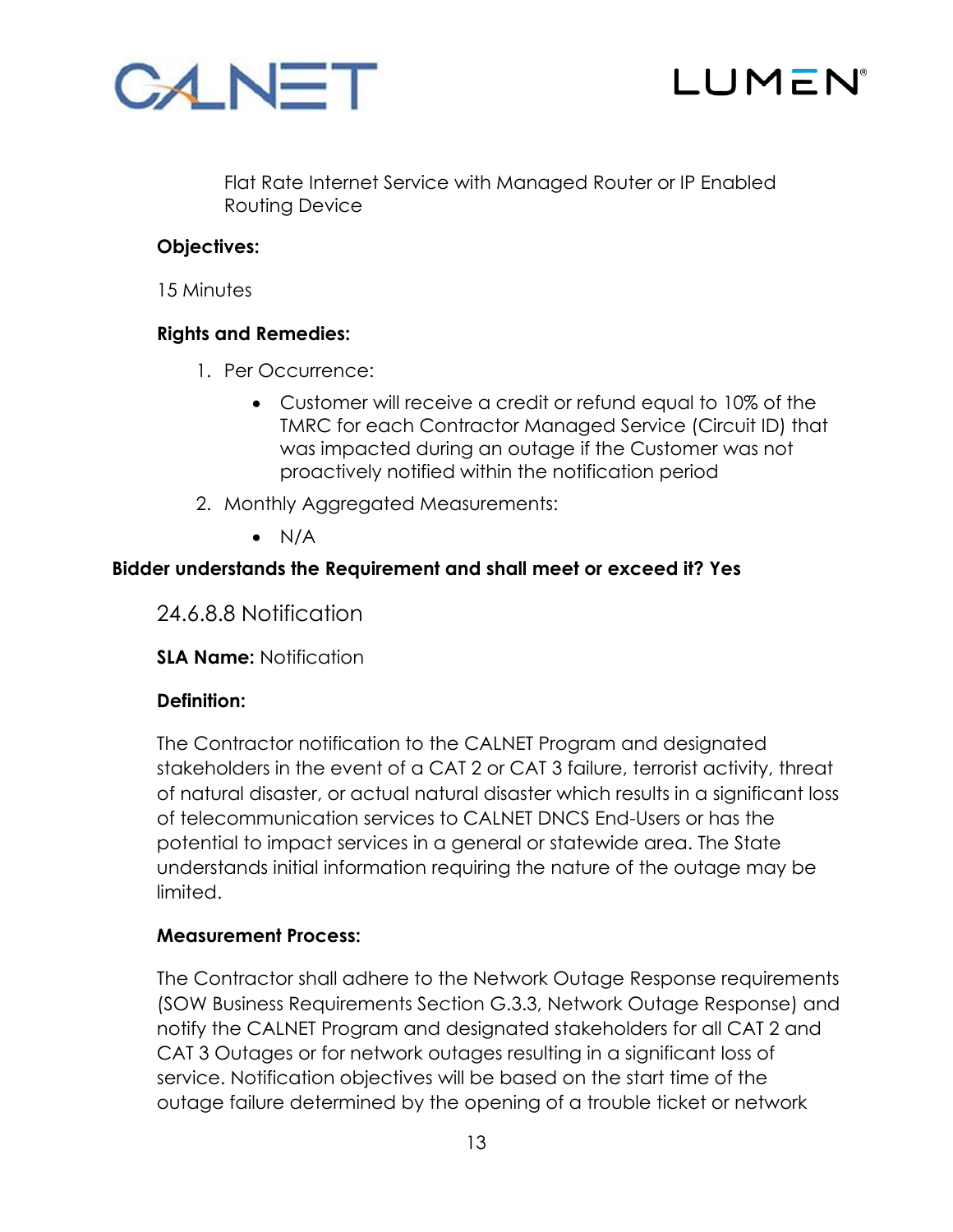



alarm, whichever occurs first. For events based on information such as terrorist activity or threat of natural disaster, the Contractor shall notify the CALNET Program and designated stakeholders when information is available for dissemination to the Customers.

# **Services:**

Internet Flat Rate Service

# **Objectives:**

Within 60 minutes of the above mentioned failures' start time, the Contractor shall notify the CALNET Program and designated stakeholders using a method defined in SOW Business Requirements, Network Outage Response.

At 60-minute intervals, updates shall be given on the above-mentioned failures via the method defined in SOW Business Requirements, Network Outage Response.

This objective is the same for Basic, Standard and Premier Commitments.

#### **Rights and Remedies:**

- 1. Per Occurrence:
	- Senior Management Escalation
- 2. Monthly Aggregated Measurements:
	- $\bullet$  N/A

# **Bidder understands the Requirement and shall meet or exceed it? Yes**

24.6.8.9 Provisioning (M-S)

**SLA Name:** Provisioning

#### **Definition:**

Provisioning shall include new services, moves, adds and changes, completed by the Contractor on or before the due dates. The Provisioning SLA shall be based on committed installation intervals established in this SLA or due dates negotiated between the Customer and the Contractor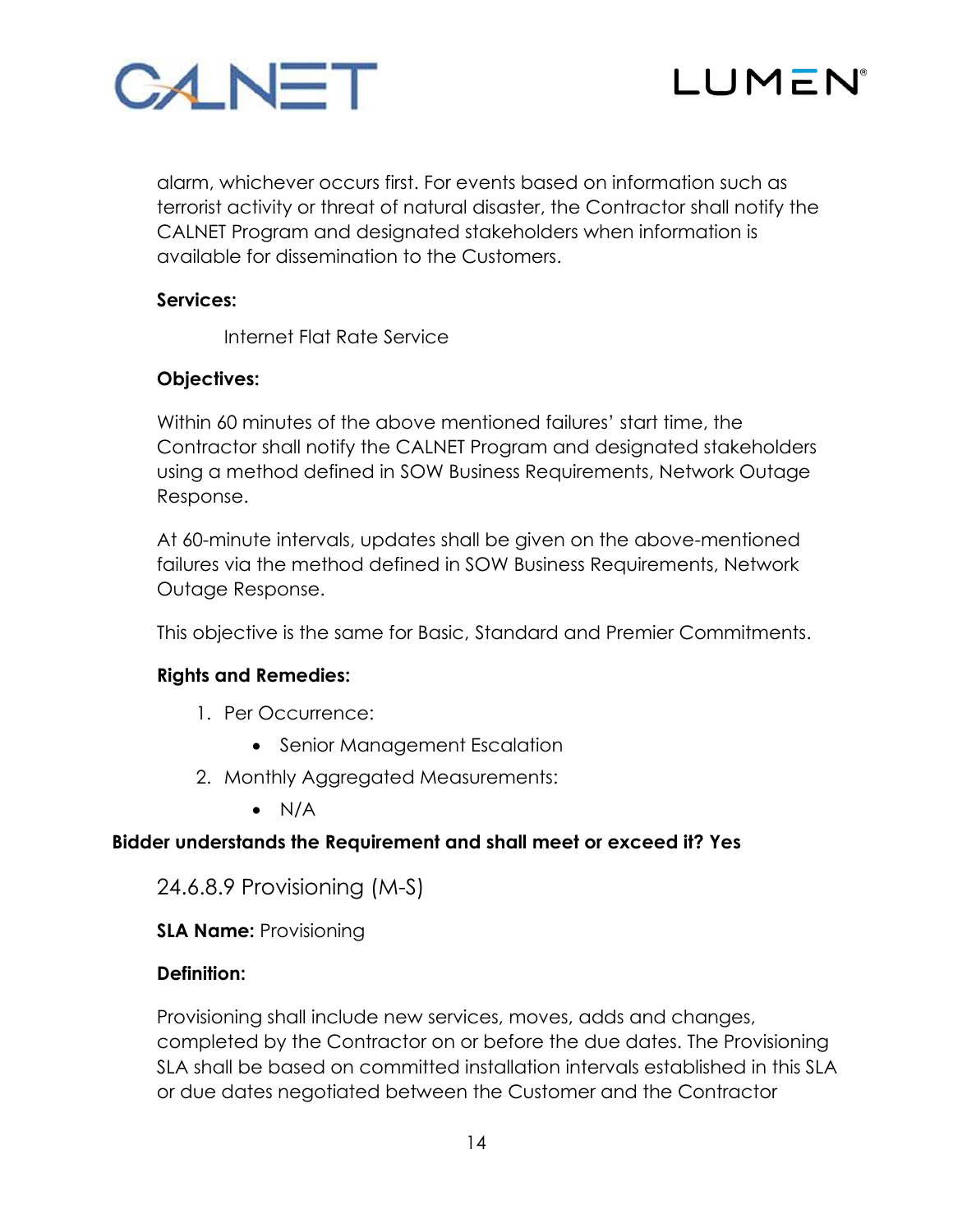



documented on the Contractor's order confirmation notification or Contracted Project Work SOW in accordance with SOW Business Requirements Section G.2.5.4, Provisioning and Implementation. The Contractor shall meet the committed interval dates or due date negotiated with the Customer. If the Customer agrees to a negotiated due date, the negotiated due date supersedes the committed interval. At the Customer's discretion, if the scope of the Service Request(s) meets the Coordinated or Managed Project criteria, negotiated due dates will be established and documented in the Project Timeline per SOW Business Requirements Section G.8, Contracted Service Project Work.

#### **Provisioning SLAs have two objectives:**

Objective 1: Individual service installation; and, Objective 2: Successful Install Monthly Percentage by service type. Note: Provisioning timelines include extended demarcation wiring when appropriate.

#### **Measurement Process:**

Objective 1: Individual Service Installations: Install intervals are based on the committed installation intervals established in this SLA or due dates negotiated between the Customer and the Contractor. This objective requires the Contractor to meet the due date for each individual service installation. This includes individual circuit/service level installations for Coordinated and Managed Projects.

Objective 2: Successful Install Monthly Percentage per Service Type: The Contractor shall sum all individual installations per service, as listed below, meeting the objective in the measurement period and divide by the sum of all individual service installations due per service in the measurement period and multiply by 100 to equal the percentage of service installations completed on time. The Contractor must meet or exceed the objective below in order to avoid the rights and remedies.

#### **Services:**

Features must be installed in conjunction with the service except when listed below: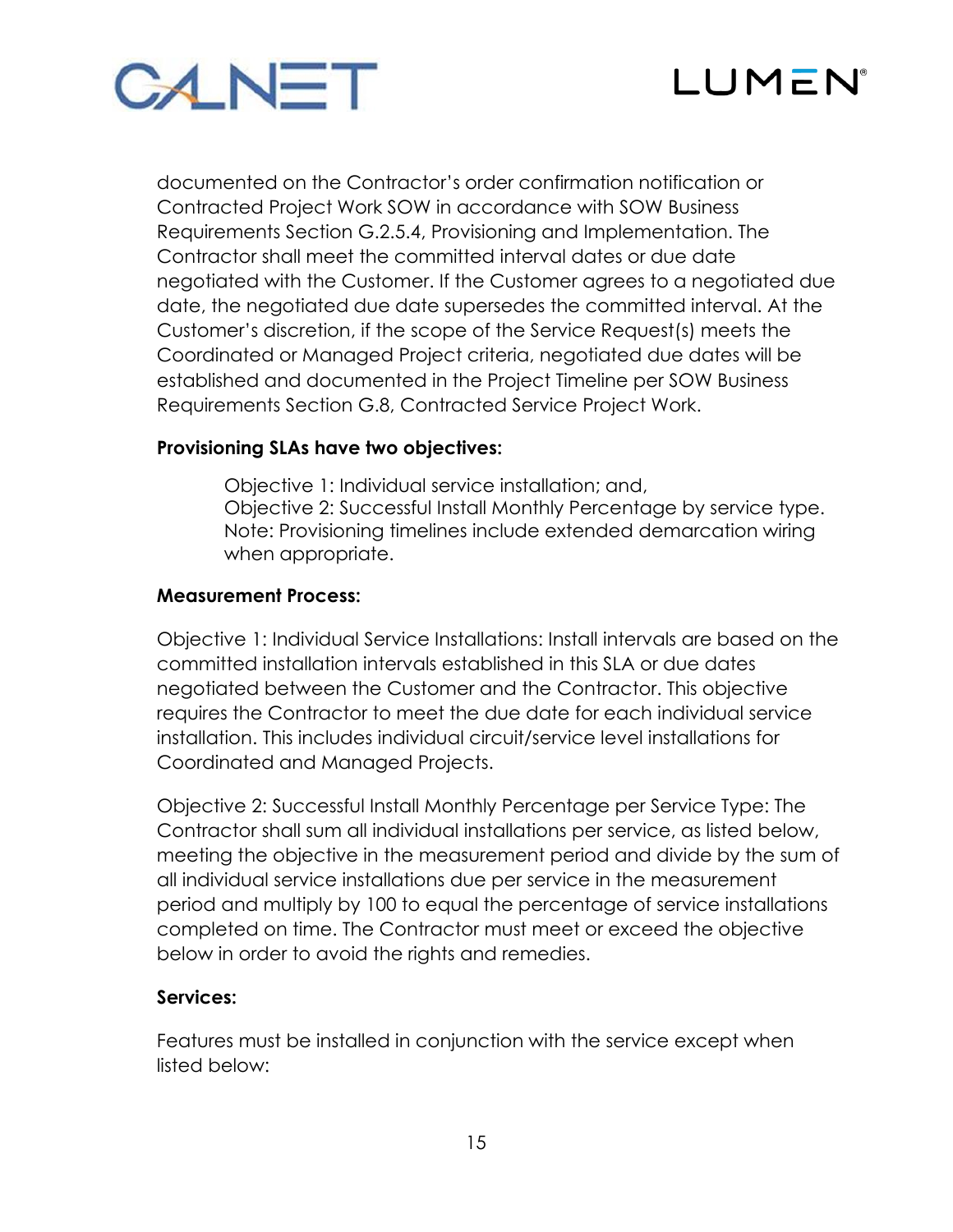



|                   | Committed            |                                    |
|-------------------|----------------------|------------------------------------|
| <b>Service</b>    | <b>Interval Days</b> | <b>Coordinated/Managed Project</b> |
| InFR <sub>G</sub> | 30                   | Coordinated/Managed Project        |
| <b>InFRaM</b>     | 30                   | Coordinated/Managed Project        |

#### **Objectives:**

Objective 1: Individual service installation: Service provisioned on or before the due date per installation Service Request.

Objective 2: Monthly Average percent by service type:

| <b>Access Type</b> | <b>Basic</b><br>(B) | <b>Standard</b><br>(S) | Premier<br>(P) | <b>Bidder's</b><br><b>Objective</b><br>Commitment<br>$(B \text{ or } P)$ |
|--------------------|---------------------|------------------------|----------------|--------------------------------------------------------------------------|
| <b>InFRa</b>       | $\geq 90\%$         | N/A                    | $\geq 95\%$    |                                                                          |
| <b>InFRaM</b>      | $\geq 90\%$         | N/A                    | $\geq 95\%$    | P                                                                        |

#### **Rights and Remedies:**

- 1. Per Occurrence:
	- Objective 1: Individual service installations: 50% of installation fee credited to the Customer for any missed committed objective.
- 2. Monthly Aggregated Measurements:
	- Objective 2: 100% of the installation fee credited to the Customer for all service installations (per service type) that did not complete within the committed objective during the month if the Successful Install Monthly Percentage is below the committed objective.

#### **Bidder understands the Requirement and shall meet or exceed it? Yes**

24.6.8.10 Time to Repair (M-S)

#### **SLA Name:** Time to Repair

#### **Definition:**

Any failure that prevents full functionality of the service that remains unresolved for more than the committed objective level.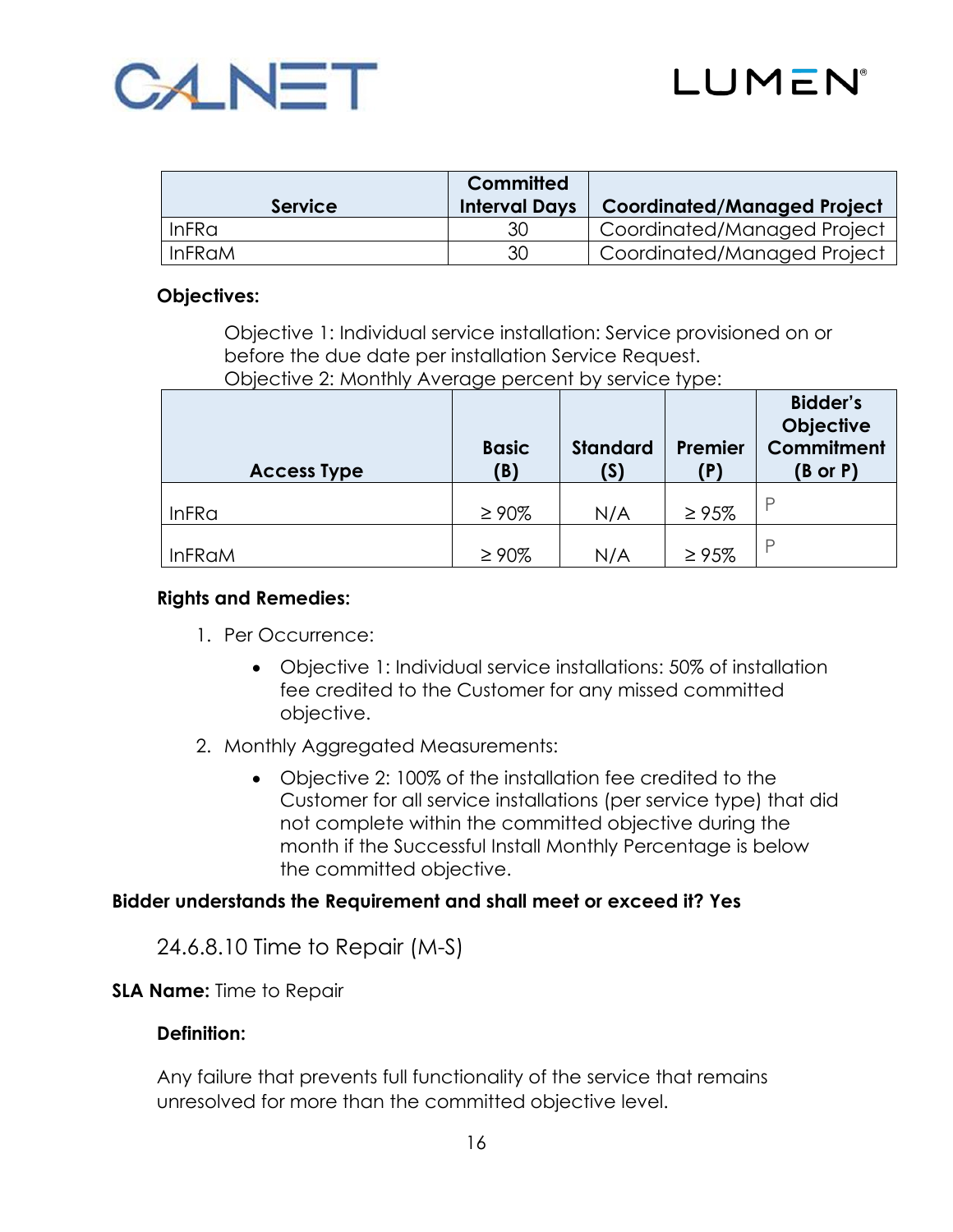



#### **Measurement Process:**

This SLA is based on trouble ticket Unavailable Time per service (Circuit ID or Service ID). The circuit or service is not fully functional during the time the trouble ticket is reported as opened until restoration of the service, minus SCC. If the Customer reports a service that is not fully functional and remains unresolved after the closure of the trouble ticket by the Contractor, the Unavailable Time shall be adjusted to the actual restoration time. This SLA is applied per occurrence.

#### **Services:**

Flat Rate Internet Service

#### **Objectives:**

The Unavailable Time objective shall not exceed:

| <b>Service Type</b>        | <b>Basic</b><br>(B) | <b>Standard</b><br>(S) | Premier<br>(P) | <b>Bidder's</b><br><b>Objective</b><br>Commitment<br>(B, S or P) |
|----------------------------|---------------------|------------------------|----------------|------------------------------------------------------------------|
|                            |                     |                        |                |                                                                  |
| Internet Flat Rate Service | 6 Hours             | 5 Hours                | 4 Hours        |                                                                  |

# **Rights and Remedies:**

- 1. Per Occurrence:
	- 25% credit or refund of the TMRC for each service (Circuit ID or Service ID) out of service for a period greater than the committed objective level.
- 2. Monthly Aggregated Measurements:
	- $\bullet$  N/A

#### **Bidder understands the Requirement and shall meet or exceed it? Yes**

# 24.6.8.11 Unsolicited Service Enhancement SLAs

All unsolicited service enhancements shall be considered a feature of the service, and therefore shall be included as such under the SLAs as defined in this section.